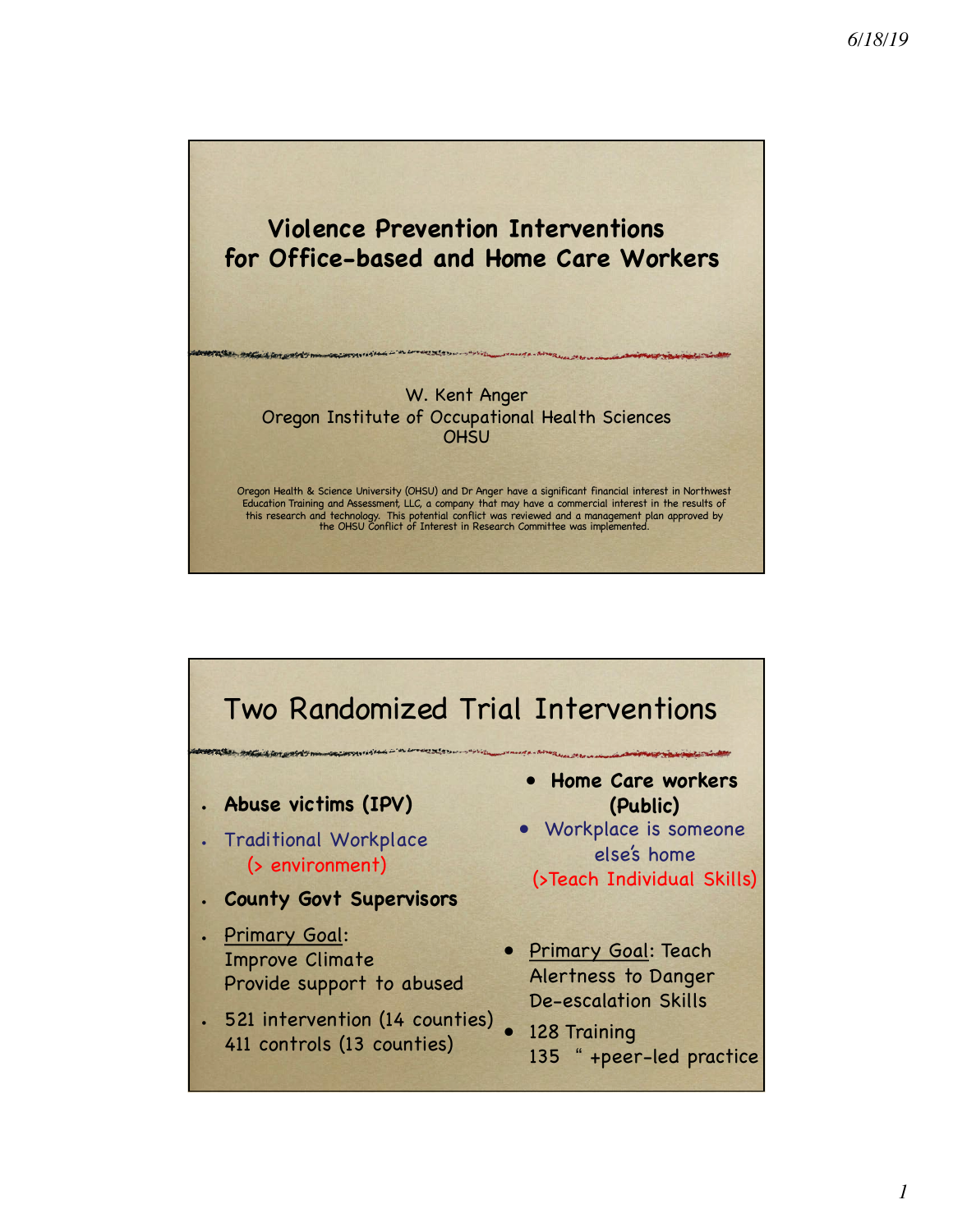

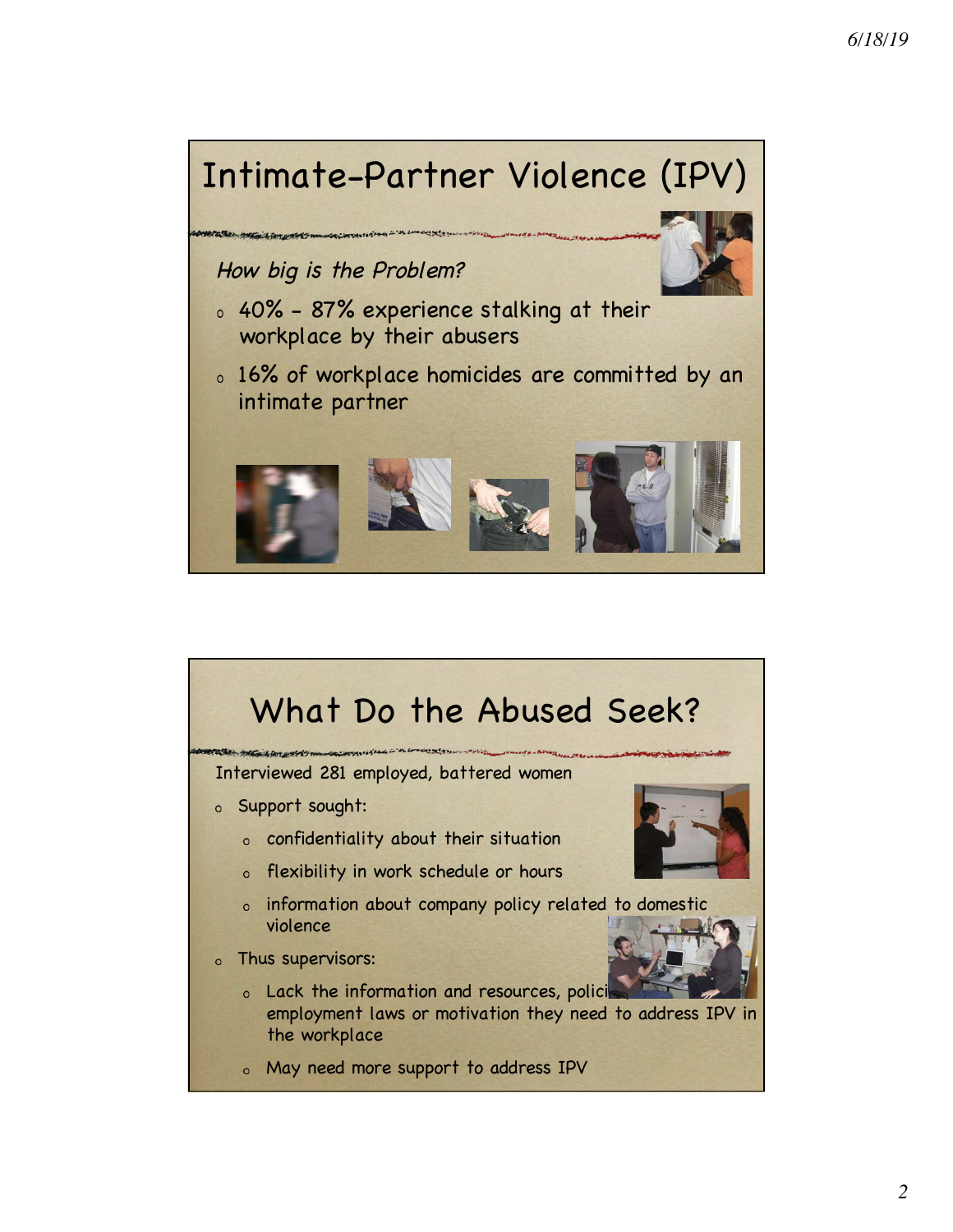| <b>Supervisors Trained</b>                                                                        |                          |  |  |  |
|---------------------------------------------------------------------------------------------------|--------------------------|--|--|--|
| Intervention counties (14)                                                                        | Control counties (13)    |  |  |  |
| $N = 521 (220 m, 302 f)$                                                                          | $N = 411$ (197 m, 214 f) |  |  |  |
| o Age 20-30 years -<br>$\sim$ 11<br>40-50 years - 258<br>above 50 years - 253                     | 8<br>177<br>226          |  |  |  |
| $\circ$ Education - 0-5 years -<br>$6-10$ years $-$ 0<br>$11-12$ years - 68<br>13 and above - 453 | 66<br>345                |  |  |  |

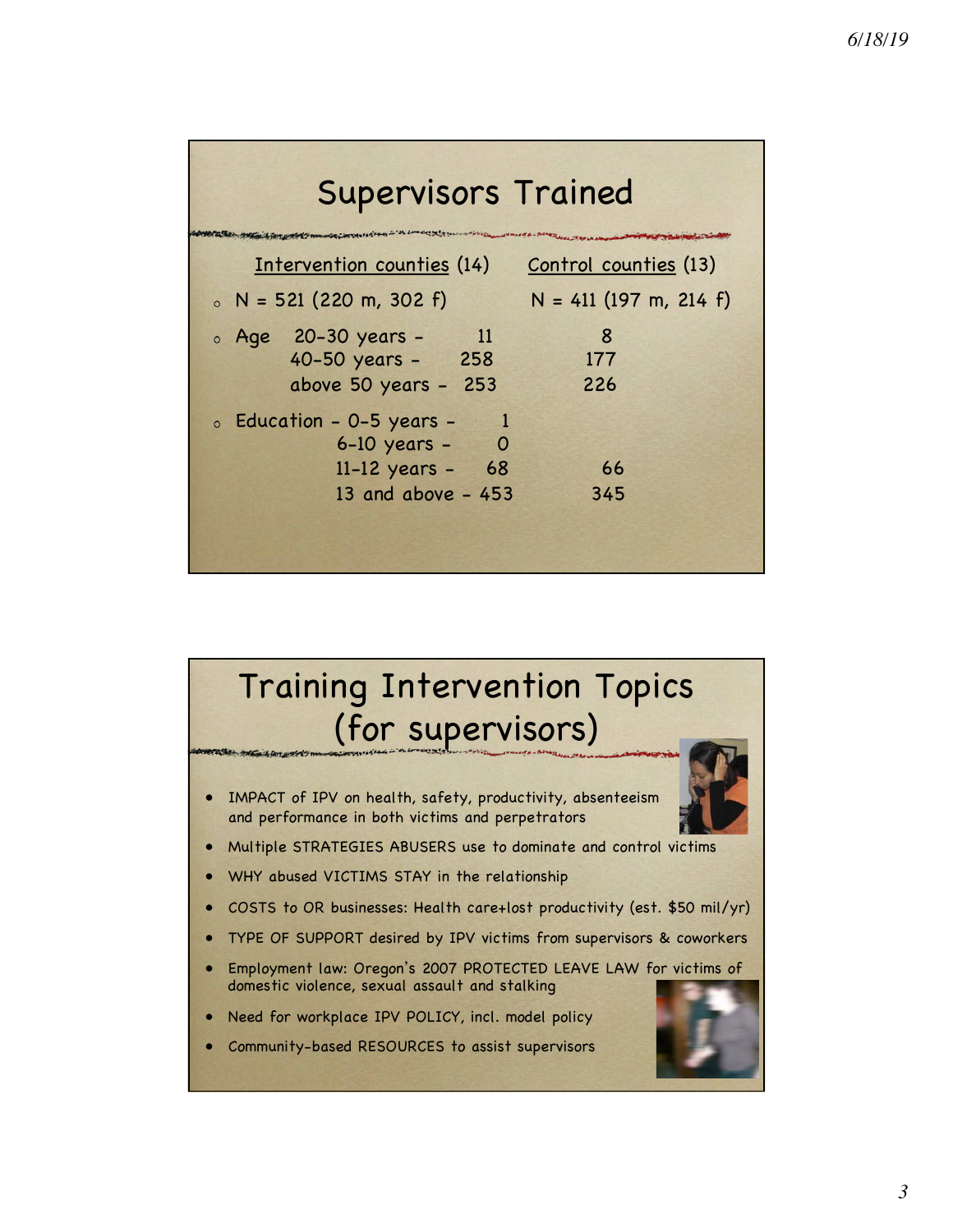

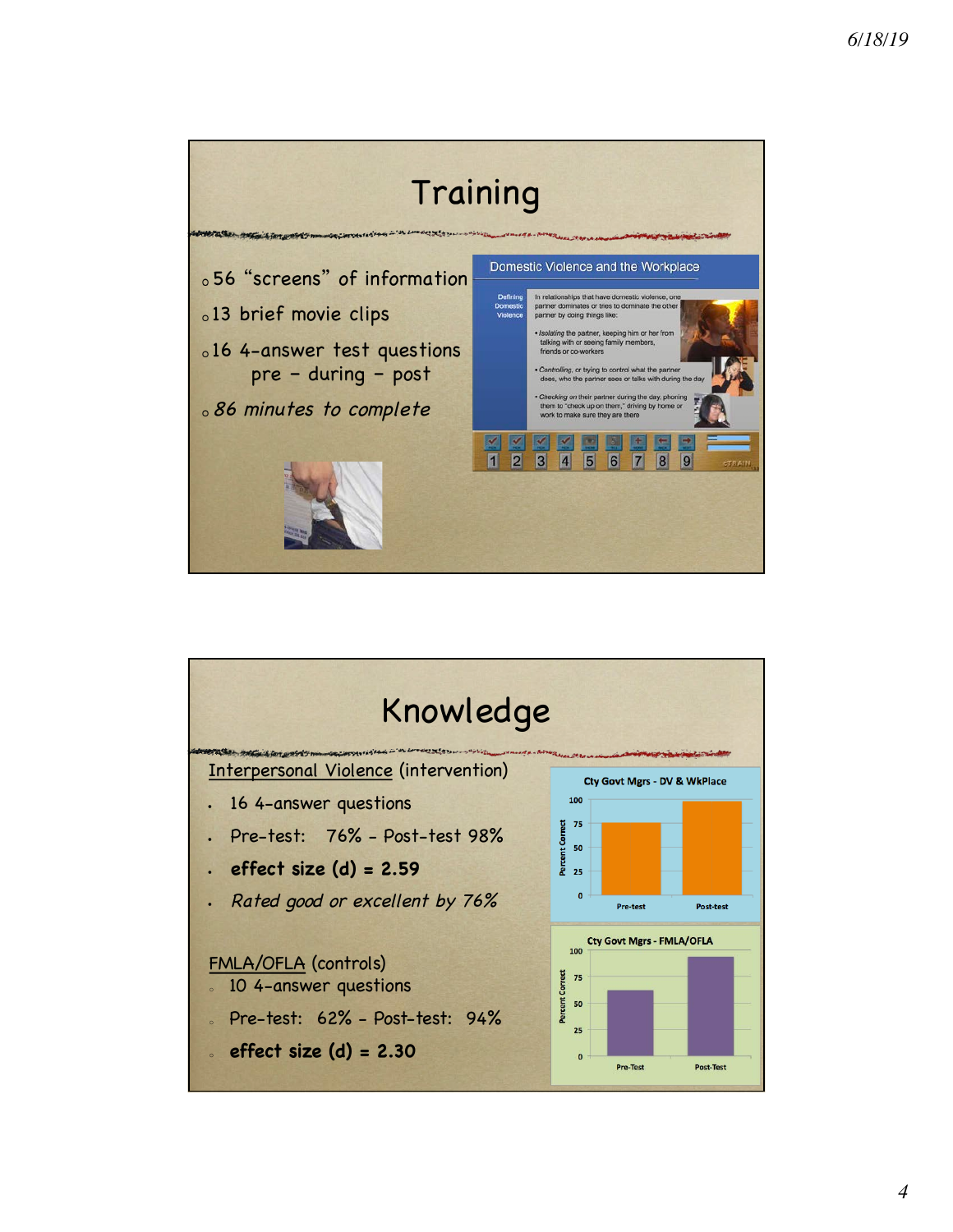

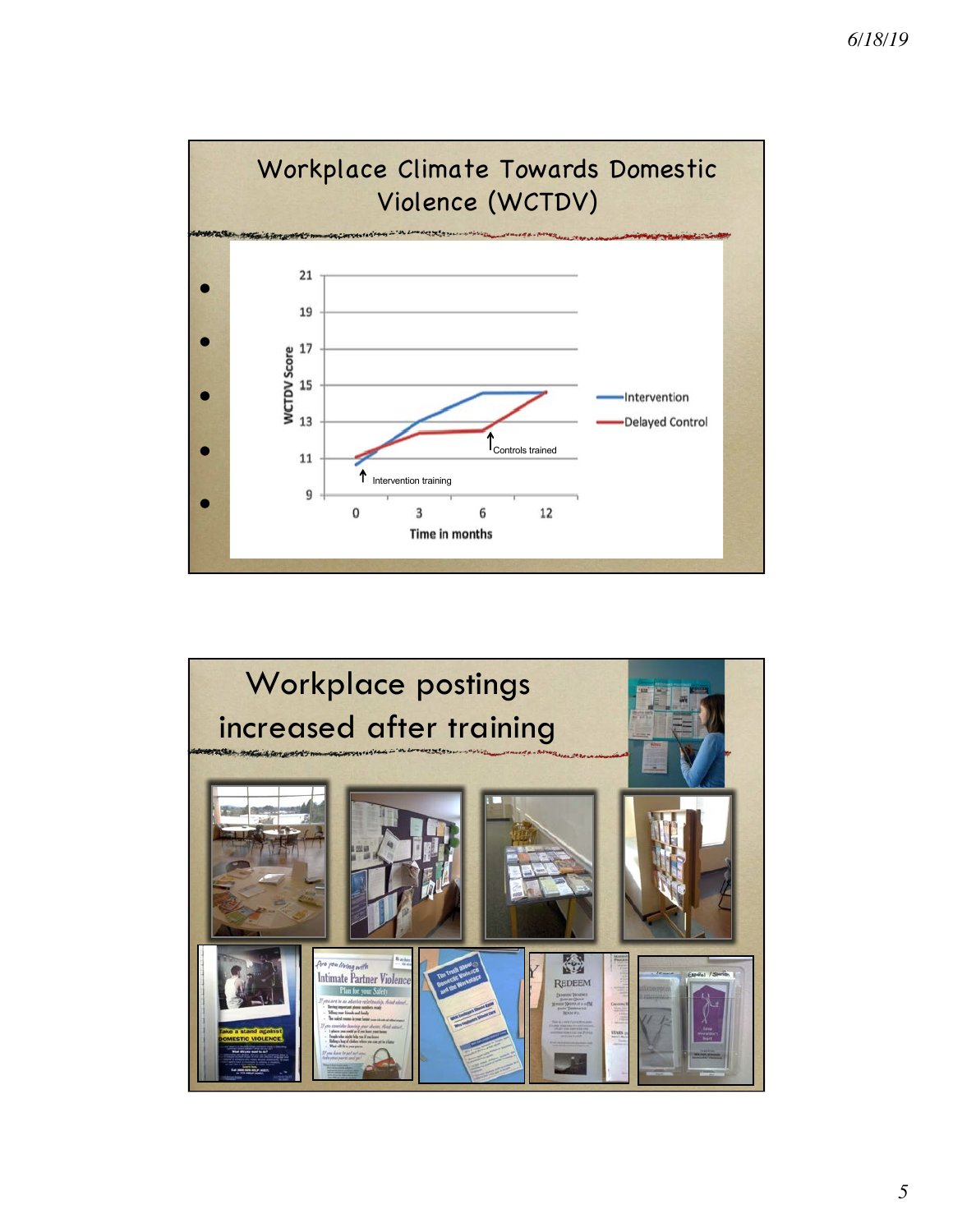

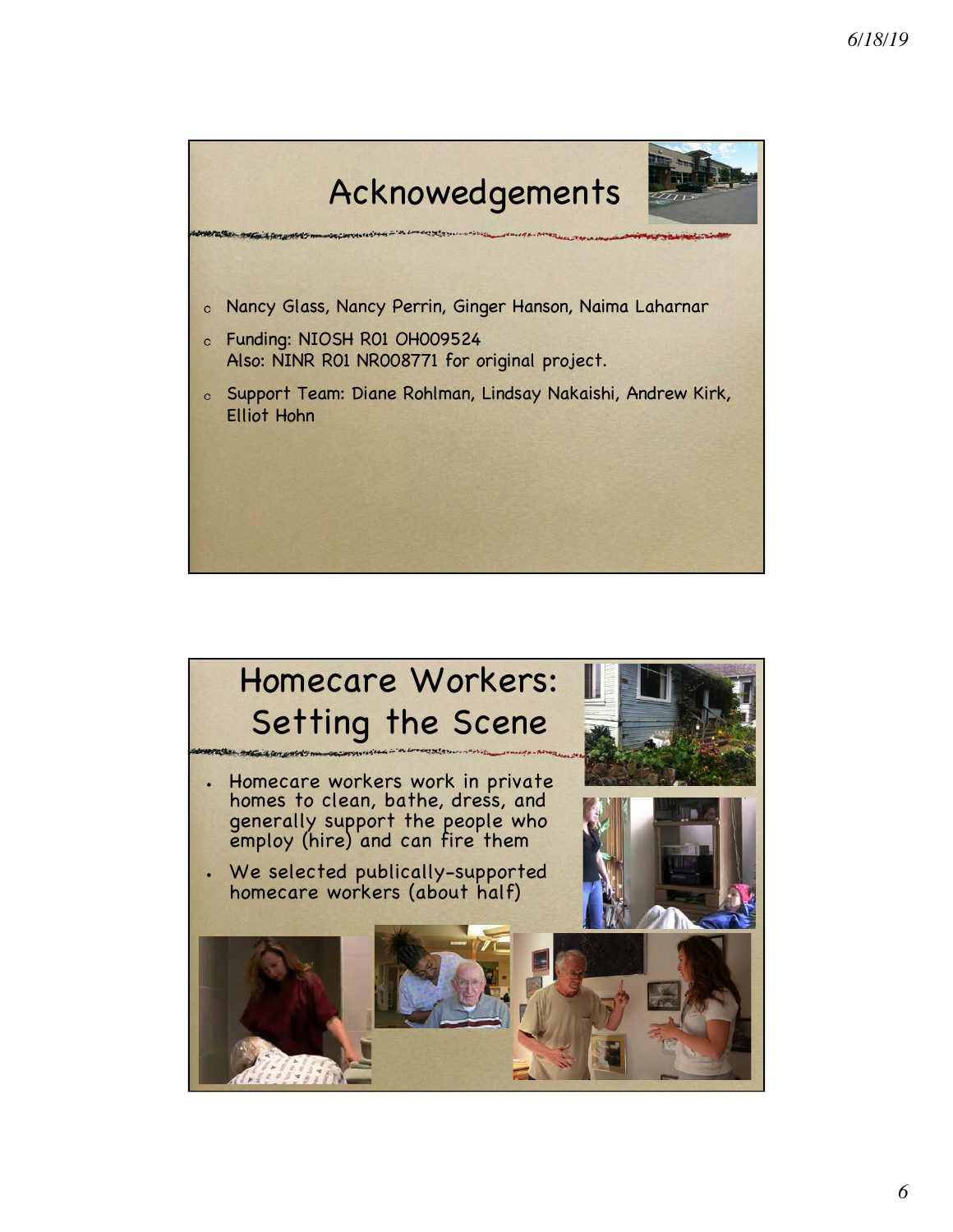## Overview

### **Focus groups and interviews** (N=192)

Understand the nature and context of violence and sexual harassment

#### **Survey** (N=1214 HCWs)

- Determine prevalence of workplace violence and sexual harassment
- Understand how we might create a safer workplace

#### **Intervention**

- Develop training aimed at helping HCWs prevent or respond to aggression and sexual harassment
- Evaluate the effectiveness of the training

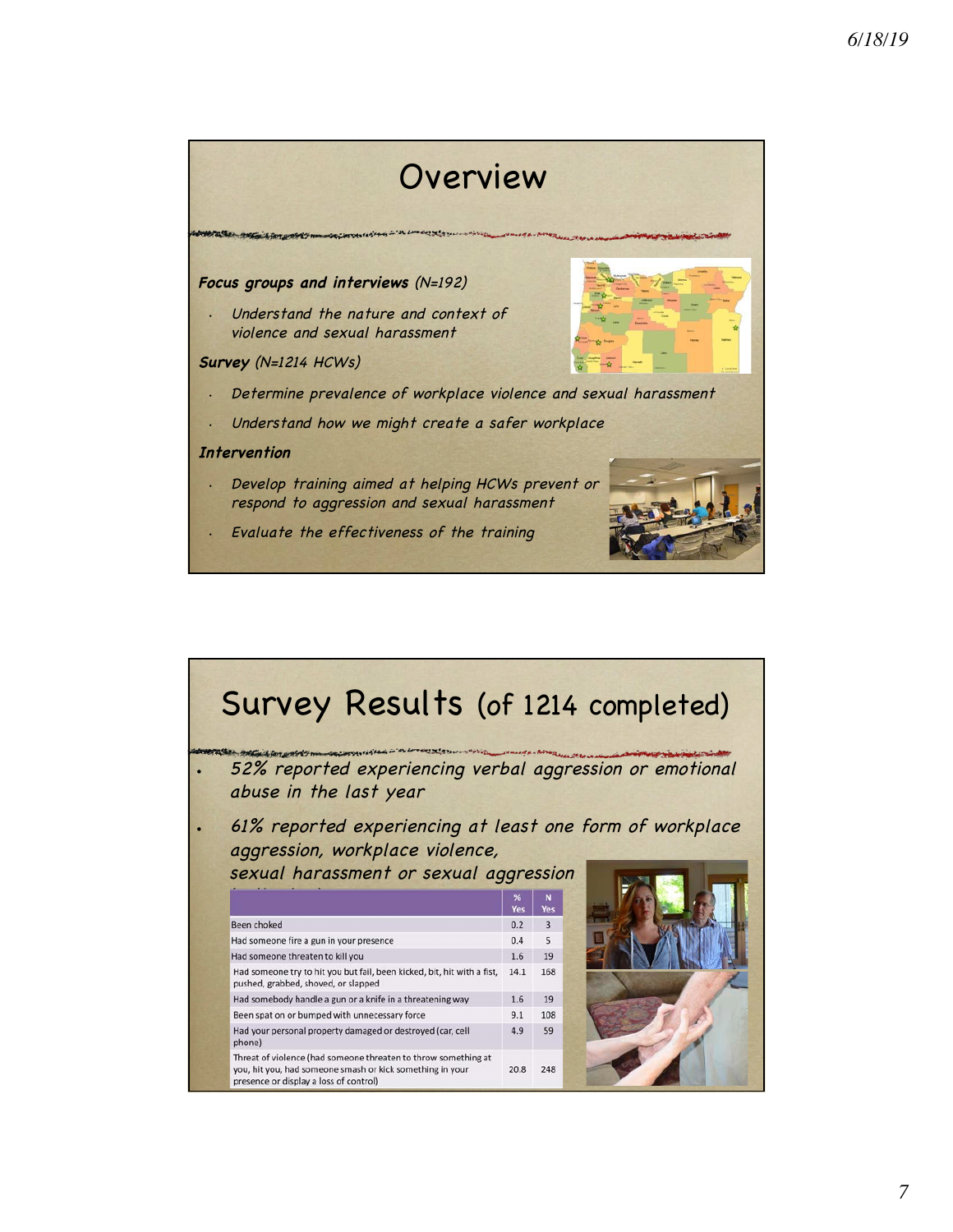

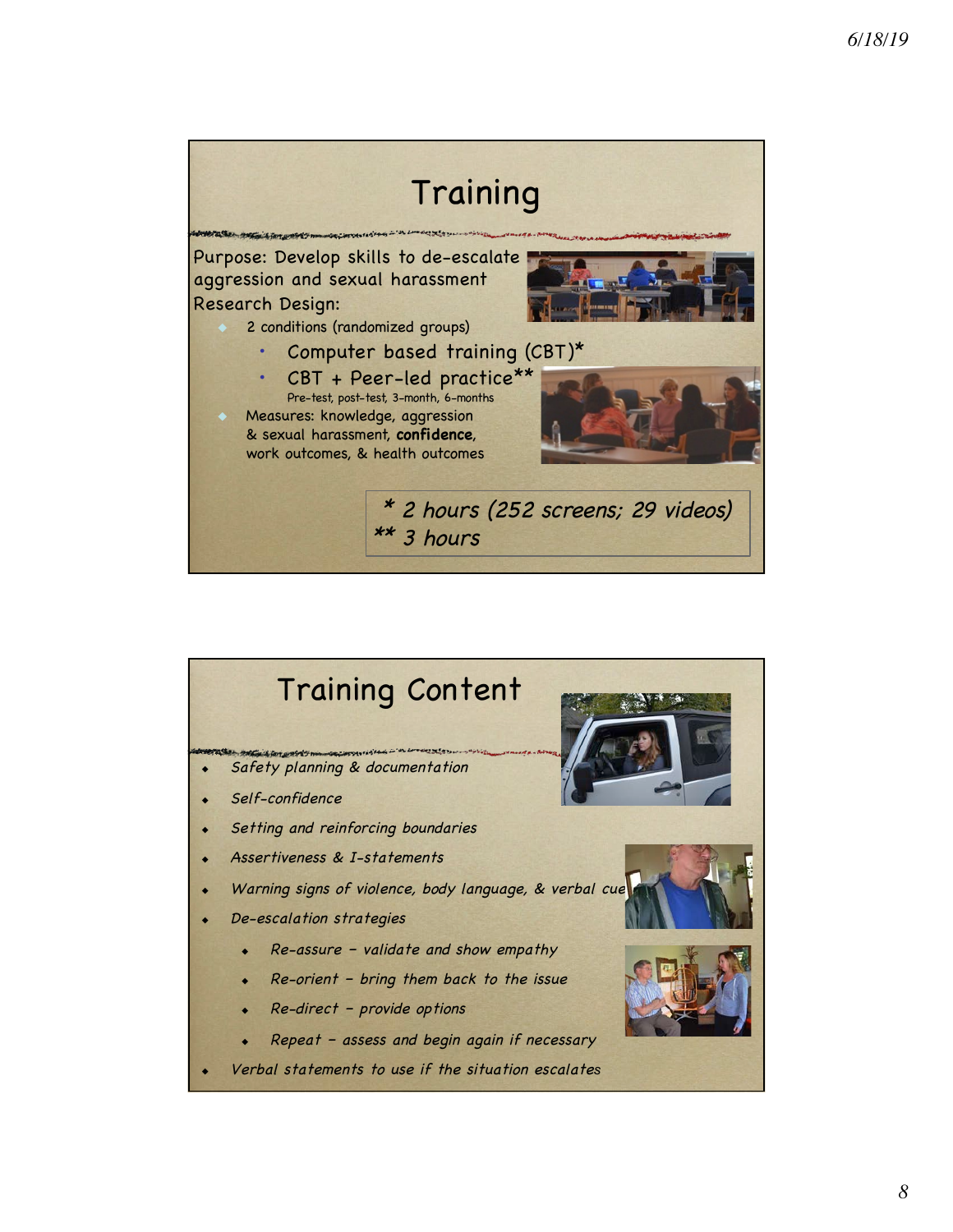|                                | Knowledge (computer-based training)                                                                                                                                                                                                                                        |                        |                                    |
|--------------------------------|----------------------------------------------------------------------------------------------------------------------------------------------------------------------------------------------------------------------------------------------------------------------------|------------------------|------------------------------------|
| Pre-test<br>71%                | <b>Control of the control of the Control of the Control of the Control of the Control of the Control of the Control of the Control of the Control of the Control of the Control of the Control of the Control of the Control of </b><br>Post-test<br>91%<br>[23 questions] | $t$ -test<br>P < 0.001 | Effect size (d)<br>1.94<br>[large] |
| <b>Module Two:</b><br>Pre-test | <b>Sexual Harassment and Workplace Violence Training</b><br>Which is an example of effective de-escalation strategy or behavior?<br>Staring or glaring at the aggressor<br>Gesturing vigorously with your hands at the aggressor<br>Actively listening to the aggressor    |                        |                                    |

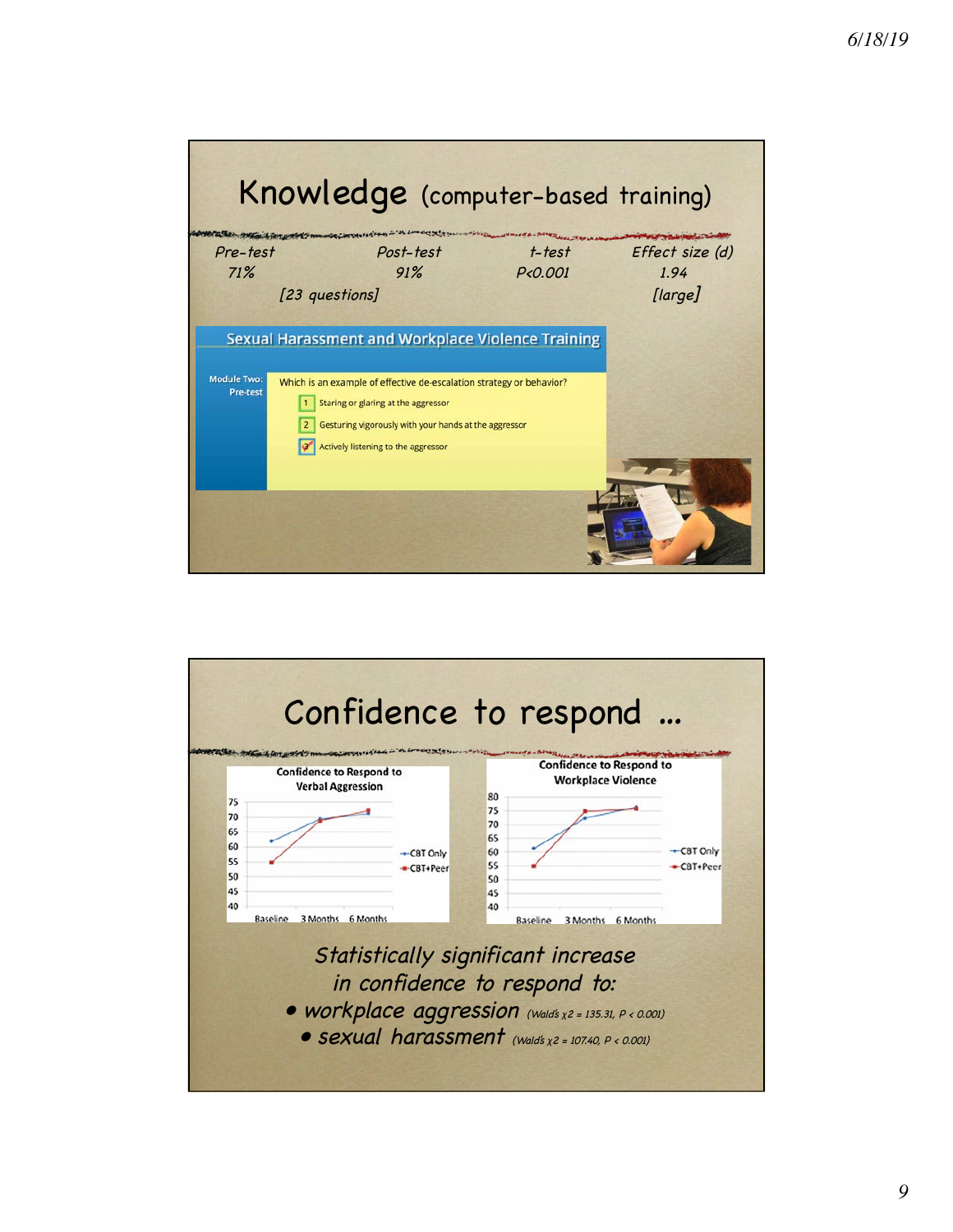# Conclusion

CBT (alone) with homecare workers can improve knowledge, confidence, and safety (reduced aggression, violence, harassment)